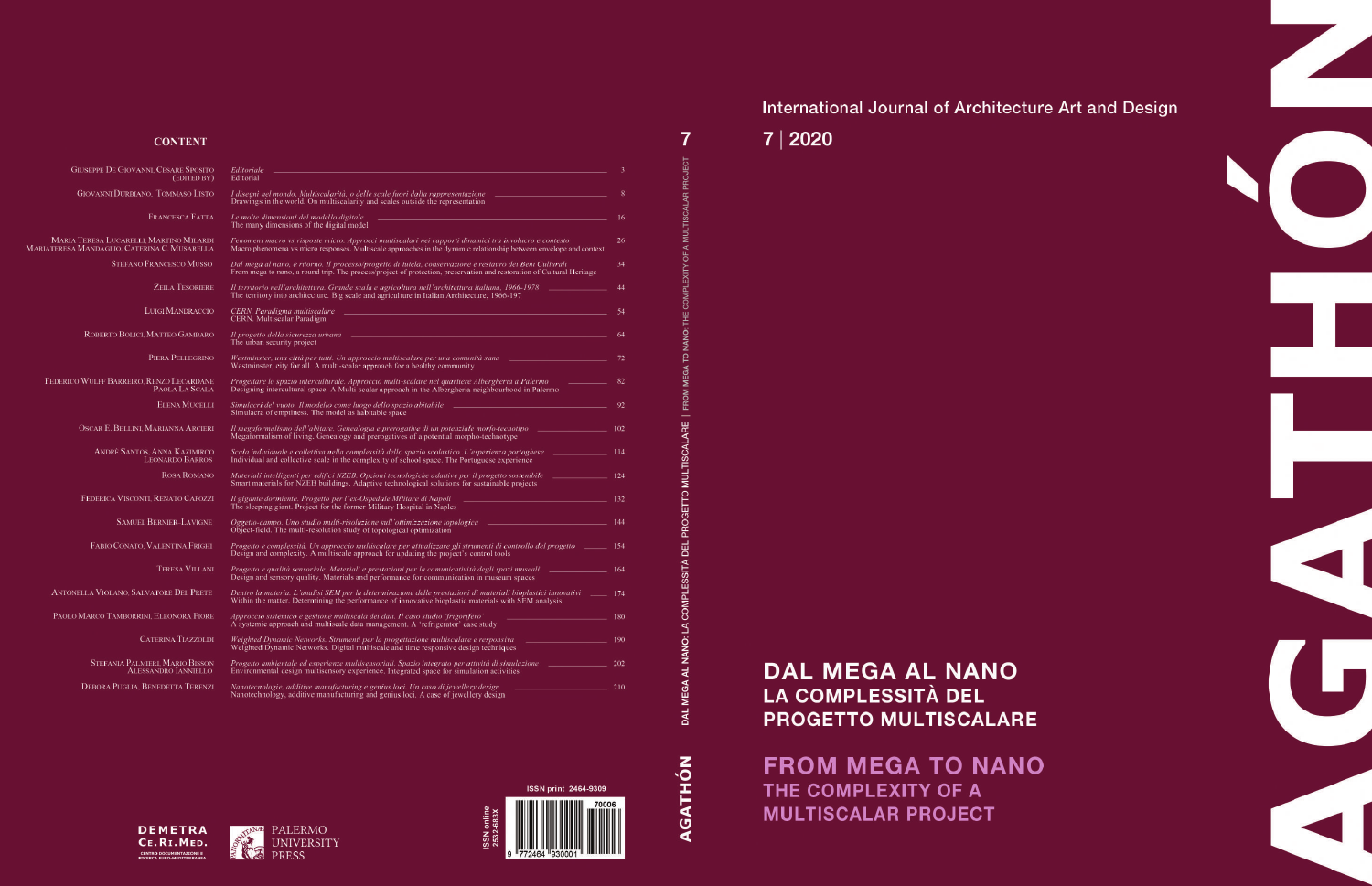## 07 2020

## AGATHÓN

International Journal of Architecture, Art and Design

Scientific Director **Managing Director**<br> **GIUSEPPE DE GIOVANNI** (University of Palermo, Italy) **MICAELA MARIA SPOSITO GIUSEPPE DE GIOVANNI** (University of Palermo, Italy)

#### International Scientific Committee

**ALFONSO ACOCELLA** (University of Ferrara, Italy), **JOSE BALLESTEROS** (Polytechnic University of Madrid, Spain), **RO-BERTO BOLOGNA** (University of Firenze, Italy), **TAREK BRIK** (University of Tunis, Tunisia), **TOR BROSTRÖM** (Uppsala University, Sweden), **JOSEP BURCH I RIUS** (University of Girona, Spain), **ALICIA CASTILLO MENA** (Complutense University of Madrid, Spain), **JORGE CRUZ PINTO** (University of Lisbon, Portugal), **MARIA ANTONIETTA ESPOSITO** (University of Firenze, Italy), **EMILIO FAROLDI** (Polytechnic University of Milano, Italy), **GIOVANNI FATTA** (University of Palermo, Italy), **FRANCISCO JAVIER GALLEGO ROCA** (University of Granada, Spain), **PIERFRANCO GALLIANI** (Polytechnic University of Milano, Italy), **JAVIER GARCÍA-GUTIÉRREZ MOSTEIRO** (Polytechnic University of Madrid, Spain), **MOTOMI KAWAKA-MI** (Tama Art University, Japan), **WALTER KLASZ** (University of Art and Design Linz, Austria), **INHEE LEE** (Pusan National University, South Corea), **MARIO LOSASSO** ('Federico II' University of Napoli, Italy), **MARIA TERESA LUCARELLI** (Mediterranea University of Reggio Calabria, Italy), **RENATO TEOFILO GIUSEPPE MORGANTI** (University of L'Aquila, Italy), **OLIMPIA NIGLIO** (Hokkaido University, Japan), **MARCO ROSARIO NOBILE** (University of Palermo, Italy), **ROBERTO PIETROFORTE** (Worcester Polytechnic Institute, USA), **CARMINE PISCOPO** ('Federico II' University of Napoli, Italy), **PAOLO PORTOGHESI** ('Sapienza' University of Roma, Italy), **PATRIZIA RANZO** ('Luigi Vanvitelli' University of Napoli, Italy), **DOMINIQUE ROUILLARD** (National School of Architecture Paris Malaquais, France), **LUIGI SANSONE** (Art Reviewer, Milano, Italy), **ANDREA SCIASCIA** (University of Palermo, Italy), **FEDERICO SORIANO PELAEZ** (Polytechnic University of Madrid, Spain), **BENEDETTA SPADOLINI** (University of Genova, Italy), **CONRAD THAKE** (University of Malta), **FRANCE-SCO TOMASELLI** (University of Palermo, Italy), **MARIA CHIARA TORRICELLI** (University of Firenze, Italy)

#### Editor-in-Chief

**CESARE SPOSITO** (University of Palermo, Italy)

#### Editorial Board

**MARIO BISSON** (Polytechnic University of Milano, Italy), **TIZIANA CAMPISI** (University of Palermo, Italy), **CLICE DE TOLE-DO SANJAR MAZZILLI** (University of São Paulo, Brazil), **GIUSEPPE DI BENEDETTO** (University of Palermo, Italy), **RICARDO DEVESA** (La Salle – Ramon Llull University, Spain), **ANA ESTEBAN-MALUENDA** (Polytechnic Univeristy of Madrid, Spain), **RAFFAELLA FAGNONI** (IUAV, Italy), **ANTONELLA FALZETTI** ('Tor Vergata' University of Roma, Italy), **RUBÉN GAR-CÍA RUBIO** (Tulane University, USA), **MANUEL GAUSA** (University of Genova, Italy), **PILAR CRISTINA IZQUIERDO GRACIA** (Polytechnic Univeristy of Madrid, Spain), **PEDRO ANTÓNIO JANEIRO** (University of Lisbon, Portugal), **MASSIMO LAURIA** (Mediterranea University of Reggio Calabria, Italy), **INA MACAIONE** (University of Basilicata, Italy), **FRANCESCO MAG-GIO** (University of Palermo, Italy), **ELODIE NOURRIGAT** (Ecole Nationale Supérieure d'Architecture Montpellier, France), **ELISABETTA PALUMBO** (RWTH Aachen University, Germany), **FRIDA PASHAKO** (Epoka University of Tirana, Albania), **JULIO CESAR PEREZ HERNANDEZ** (University of Notre Dame du Lac, USA), **PIER PAOLO PERRUCCIO** (Polytechnic University of Torino, Italy), **ROSA ROMANO** (University of Firenze, Italy), **MONICA ROSSI-SCHWARZENBECK** (Leipzig University of Applied Sciences, Germany), **DARIO RUSSO** (University of Palermo, Italy), **FRANCESCA SCALISI** (DEMETRA Ce.Ri.Med., Italy), **MARCO SOSA** (Zayed University, United Arab Emirates), **ZEILA TESORIERE** (University of Palermo, Italy), **ANTONELLA TROMBADORE** (World Renewable Energy Network, UK), **ANTONELLA VIOLANO** ('Luigi Vanvitelli' University of Campania, Italy), **GASPARE MASSIMO VENTIMIGLIA** (University of Palermo, Italy), **ALESSANDRA ZANELLI** (Polytechnic University of Milano, Italy)

Assistant Editor<br> **SANTINA DI SALVO** (DEMETRA Ce.Ri.Med.) **CANTINA DI SALVO (DEMETRA Ce.Ri.Med.**) **CANTINA MICHELE BOSCARINO SANTINA DI SALVO** (DEMETRA Ce.Ri.Med.)

Executive Graphic Designer<br> **ANTONELLA CHIAZZA, PAOLA LA SCALA**<br> **PIETRO ARTALE ANTONELLA CHIAZZA, PAOLA LA SCALA** 

Il Journal è stampato con il contributo degli Autori che mantengono i diritti sull'opera originale senza restrizioni. The Journal is published with fund of the Authors whom retain all rights to the original work without any restrictions.

AGATHÓN adotta il sistema di revisione del double-blind peer review con due Revisori che, in forma anonima, valutano l'articolo di uno o più Autori. I saggi nella sezione 'Focus' invece non sono soggetti al suddetto processo di revisione in quanto a firma di Autori invitati dal Direttore Scientifico nella qualità di esperti sul tema. The AGATHÓN Journal adopts a double-blind peer review by two Referees under anonymous shape of the paper sent by one or more Authors. The essays on 'Focus' section are not subjected to double-blind peer review process because the Authors are invited by the Scientific Director as renowned experts in the subject.

AGATHÓN | International Journal of Architecture Art and Design Issues for year: 2 | ISSN print: 2464-9309 | ISSN online: 2532-683X

Registrazione n. 12/2017 del 13/07/2017 presso la Cancelleria del Tribunale di Palermo Registration number 12/2017 dated 13/07/2017, registered at the Palermo Court Registry

Editorial Office c/o DEMETRA CE.RI.MED. | Via Alloro n. 3 | 90133 Palermo (ITA) | E-mail: redazione@agathon.it

#### Promoter

DEMETRA CE.RI.MED. Centro Documentazione e Ricerca Euro-Mediterranea | Euro-Mediterranean Documentation and Research Center

#### Publisher

Palermo University Press | Viale delle Scienze | 90128 Palermo (ITA) | E-mail: info@newdigitalfrontiers.com

Finito di stampare nel Giugno 2020 da Printed in June 2020 by FOTOGRAPH s.r.l. | viale delle Alpi n. 59 | 90144 Palermo (ITA)

PALERMO **UNIVERSITY PRESS** 



AGATHÓN è un marchio di proprietà di Alberto Sposito AGATHÓN is a trademark owned by Alberto Sposito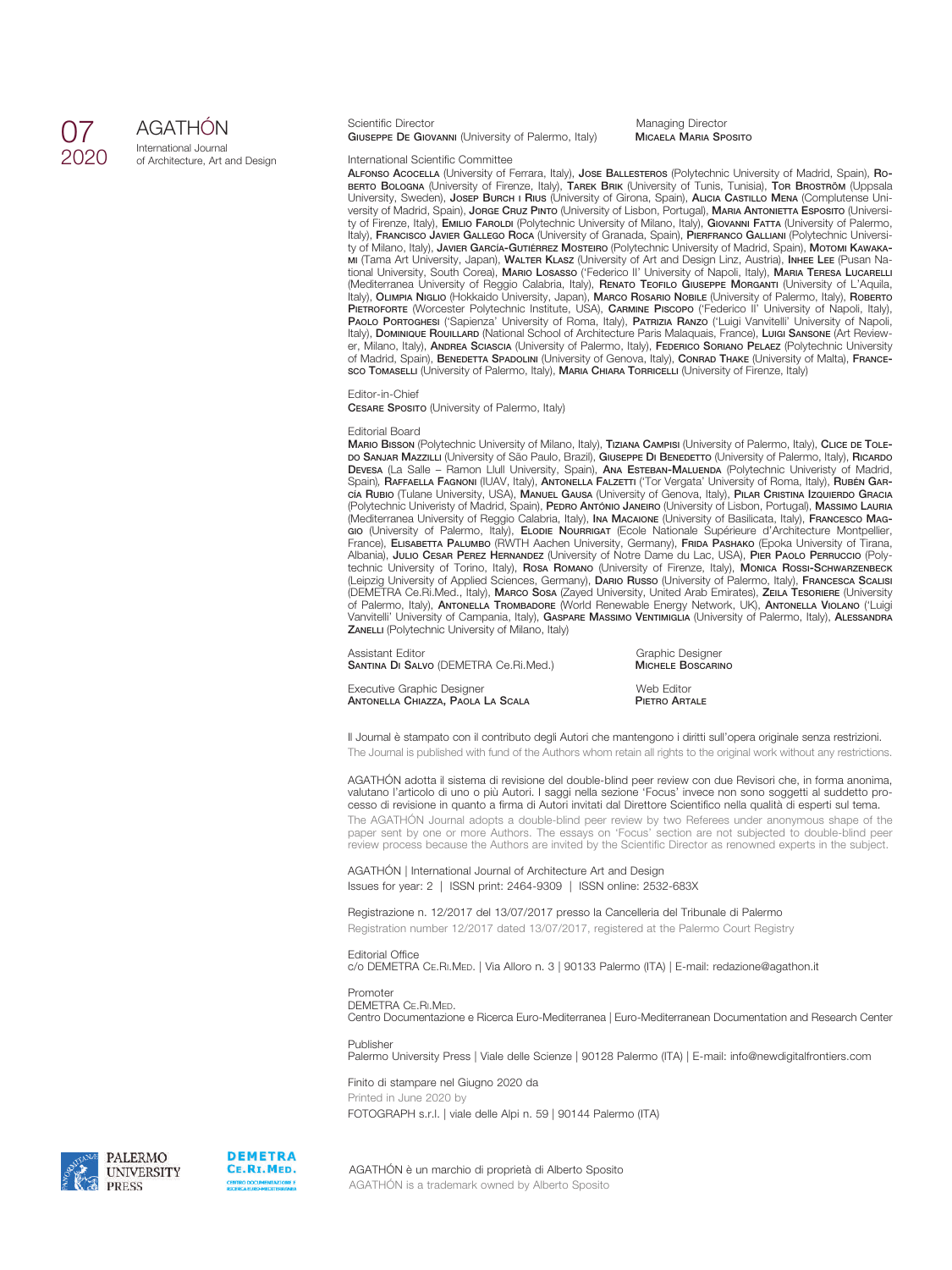

AGATHÓN International Journal of Architecture, Art and Design

Per le attività svolte nel 2019 relative al double-blind peer review process, si ringraziano i seguenti Revisori:

As concern the double-blind peer review process done in 2019, we would thanks the following Referees:

GIUSEPPE ABBATE (University of Palermo), FABRIZIO AGNELLO (University of Palermo), EMANUELE WALTER ANGELICO (University of Palermo), LAURA ANSELMI (Polytechnic University of Milano), ERNESTO ANTONINI (University of Bologna), EUGENIO ARBIZZANI ('Sapienza' University of Roma), VENANZIO ARQUILLA (Polytechnic University of Milano), GINEVRA BALLETTO (University of Cagliari), ADOLFO BARATTA (University of Roma Tre), ANTONINO BENINCASA (Free University of Bozen-Bolzano), ROBERTO BOLOGNA (University of Firenze), DANIELA CALABI (Polytechnic University of Milano), ELIANA CANGELLI ('Sapienza' University of Roma), RENATO CAPOZZI ('Federico II' University of Napoli), ANNA CATANIA (University of Palermo), GIO-VANNI BATTISTA COCCO (University of Cagliari), SIMONA COLAJANNI (University of Palermo), EMANUELA COPPOLA ('Federico II' University of Napoli), VALERIA D'AMBROSIO ('Federico II' University of Napoli), PIETRO MARIA DAVOLI (University of Ferrara), BARBARA DEL CURTO (Polytechnic University of Milano), ANNA DELERA (Polytechnic University of Milano), GIUSEPPE FALLACARA (Polytechnic University of Bari), CINZIA FERRARA (University of Palermo), EMILIA GARDA (Polytechnic University of Torino), MATTEO INGA-RAMO (Polytechnic University of Milano), CLAUDIO GAMBARDELLA ('Luigi Vanvitelli' University of Campania), MARIA LUISA GERMANÀ (University of Palermo), ANDREA GIACHETTA (University of Genova), MATTEO IEVA (Polytechnic University of Bari), ROBERTO LIBERTI ('Luigi Vanvitelli' University of Campania), LUCIA-NA MACALUSO (University of Palermo), CARLO MARTINO ('Sapienza' University of Roma), MARTINO MI-LARDI (Mediterranea University of Reggio Calabria), Luigi Mollo ('Luigi Vanvitelli' University of Campania), ELENA MONTACCHINI (Polytechnic University of Torino), MASSIMO MUSIO-SALE (University of Genova), ROBERTO PALUMBO ('Sapienza' University of Roma), GABRIELLA PERETTI (Polytechnic University of Torino), SILVIA PERICU (University of Genova), CLAUDIO PIFERI (University of Firenze), RICCARDO POLLO (Polytechnic University of Torino), CHIARA RIZZI (University of Basilicata), ROSA ROMANO (University of Firenze), DANIELE RONSIVALLE (University of Palermo), MARCO SALA (University of Firenze), PAOLA SCALA ('Federico II' University of Napoli), PAOLO TAMBORRINI (Polytechnic University of Torino), ANDREA TAR-TAGLIA (Polytechnic University of Milano), ENZA TERSIGNI ('Federico II' University of Napoli), GIUSEPPE TROMBINO (University of Palermo).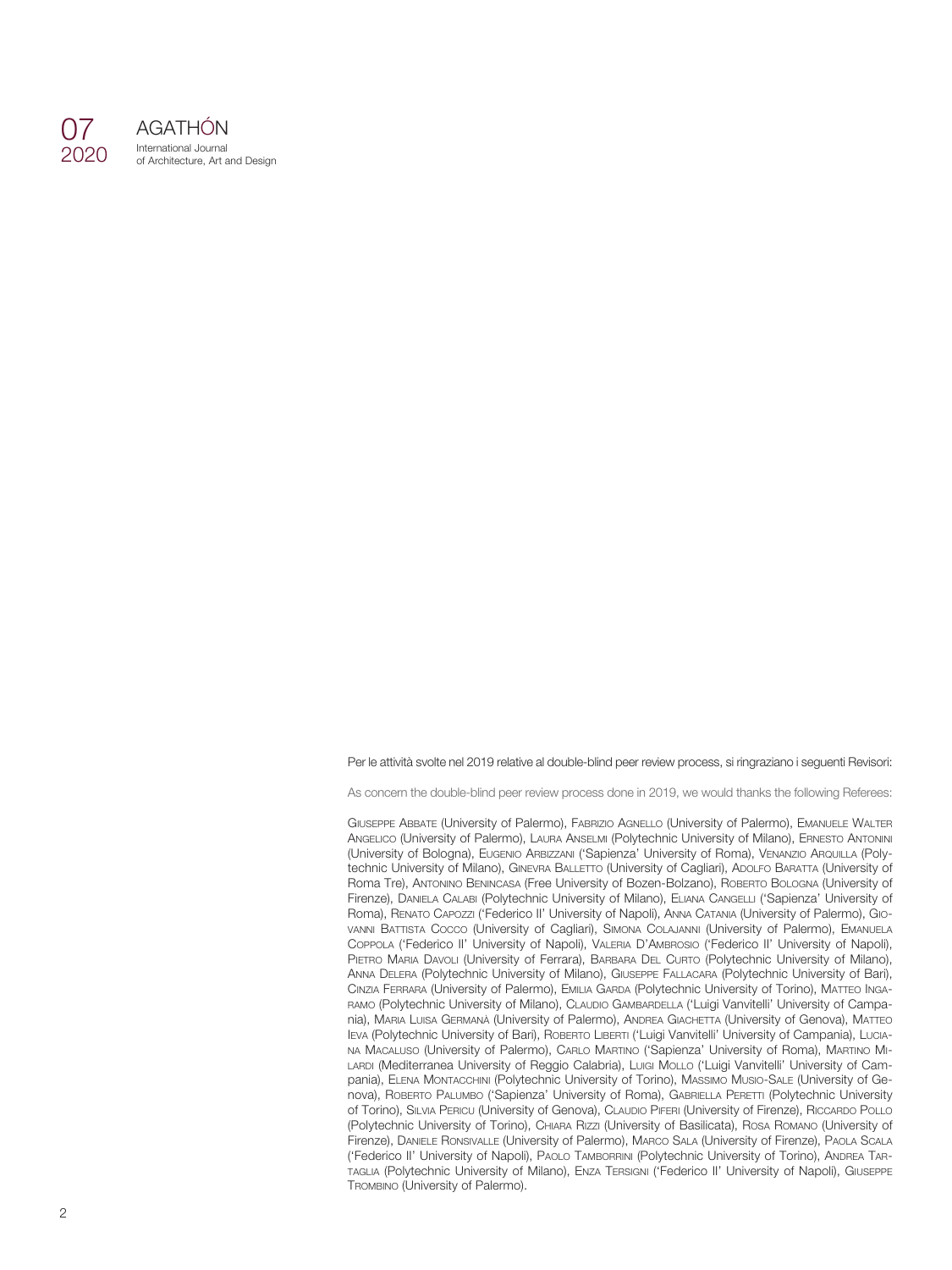

### **Editoriale** <sup>|</sup> **Editorial** AGATHÓN International Journal

of Architecture, Art and Design

ISSN print: 2464-9309 – ISSN online: 2532-683X pp. 3-7 | doi.org/10.19229/2464-9309/702020

by Giuseppe De Giovanni and Cesare Sposito

Il numero 7 di AGATHÓN raccoglie saggi, studi, ricerche e progetti sul tema dal titolo 'Dal Mega al Nano: la Complessità del Progetto Multiscalare', tema indissolubilmente legato alla sempre maggiore richiesta di trans e multidisplinarietà del progetto. La capacità di effettuare 'salti di scala', di agire su scale diverse e di costruirne di nuove o di mutare il senso di quelle comunemente accettate è una pratica comune dell'approccio al progetto, e riguarda da sempre gli architetti, gli ingegneri, i designer e gli artisti, nei molteplici significati simbolici e reali della misura di un territorio, di una città, di un'architettura e di un oggetto. Essa può, tuttavia, offrire un ventaglio di opportunità anche in contesti diversi come l'economia, la politica, la cultura, ecc. I concetti di scala e di misura sono indispensabili per correlare, in un'ottica sistemica, il particolare con il generale, il dettaglio con l'insieme, per interpretare e rappresentare, per discretizzare e ricomporre elementi e parti tra loro in un rapporto di gerarchia o di interconnessione, per indagare il fisico e il sociale, per delinearne criticità e potenzialità, ma soprattutto per stabilire l'importanza degli aspetti relazionali fra l'insieme e le sue parti come chiave di lettura della loro identità, della loro natura e organizzazione, dei principi di regolazione e del ruolo svolto nei diversi contesti, ovvero di quei fattori indispensabili per individuare forma e struttura di un territorio, di una città, di un'architettura e di un oggetto.

La nozione di scala in Architettura regola la dimensione dello spazio antropico, ponendo sempre come riferimento la dimensione umana. La scelta della scala è inevitabilmente una selezione concettuale di ciò che in effetti il progetto vuole rappresentare. Quando invece si utilizza la rappresentazione multiscalare si cerca di esplicitare la complessità del reale servendosi di un maggior numero di criteri regolatori e di valutazioni specifiche, non solo descrivendone gli aspetti dimensionali e geometrici, ma soprattutto evidenziandone in maniera significativa gli aspetti qualitativi e quelli legati all'identità, alla cultura e alla storia. Ciò significa che non esiste una sola scala per la rappresentazione del territorio, della città, dell'architettura, di un oggetto o di un dettaglio; tuttavia, nella logica della necessaria multiscalarità il progetto seleziona di volta in volta la scala più adeguata allo svolgimento delle pratiche. La scala, quindi, ha un'interferenza logica sul progetto: grazie agli avanzamenti della tecnologia nell'ambito della progettazione a tutti i livelli, essa probabilmente è la componente del progetto su cui maggiormente il progettista agisce coordinando relazioni reali e virtuali in maniera simultanea; queste relazioni non terminano con la concretizzazione della forma, ma continuano nel tempo e modificano la gestione della complessità propria dell'oggetto.

Nella sezione 'Focus' del presente volume, i saggi introduttivi riportano il personale contributo degli studiosi invitati nella qualità di esperti sul tema. Giovanni Durbiano (Ordinario di Composizione Architettonica e Urbana del Politecnico di Torino e Presidente dell'Associazione scientifica ProArch) e Tommaso Listo mettono in relazione il concetto di scala architettonica con le implicazioni filosoficopolitiche dell'azione di rappresentazione, affermando che l'attribuzione scalare, cioè la messa in rappresentazione, costituisce l'atto di un soggetto che tenta di esercitare un controllo sul rappresentato. Francesca Fatta (Ordinario di Disegno dell'Architettura dell'Università 'Mediterranea' di Reggio Calabria e Presidente dell'Associazione scientifica UID), partendo dall'assunto che scala e misura sono criteri fondamentali per interpretare e rappresentare le parti di un unicum legate fra loro in un rapporto di gerarchia o di interconnessione, si sofferma sul disegno digitale che permette di osservare e di interagire con il modello progettuale, muovendolo e modificandolo, attraverso una realtà virtuale, immersiva e mista, creando nuove dimensioni che animano il modello e la sua complessità multiscalare.

Maria Teresa Lucarelli (Ordinario di Tecnologia dell'Architettura dell'Università 'Mediterranea' di Reggio Calabria e Presidente dell'Associazione scientifica SITdA), con Martino Milardi, Mariateresa Mandaglio e Caterina Claudia Musarella, indaga sulle relazioni che intercorrono tra gli edifici e i loro contesti, assumendo alla scala 'macro' le sollecitazioni che i fenomeni (quali quelli climatici) 'impongono' agli involucri e alla scala del 'micro' le nuove risposte qualitative prestazionali dei sistemi di involucro che oggi connotano il panorama dell'architettura contemporanea. Stefano Francesco Musso (Ordinario di Restauro dell'Università di Genova e Presidente dell'Associazione scientifica SIRA) offre spunti di riflessione sulle relazioni tra 'mega' e 'nano' presenti nel complesso mondo di Beni Culturali, nel quale il destino di ciascun Bene o di una parte di esso, ad esempio la materia (il 'nano'), condiziona quello del sistema più ampio di cui è parte, il Patrimonio Culturale (il 'mega').

Oltre i saggi introduttivi, l'insieme degli interventi selezionati raccoglie un quadro che copre le declinazioni e i vari aspetti richiesti dalla Call. In questo senso vanno letti i contributi della sezione 'Architettura': l'indagine sull'inedita dimensione interscalare che ha legato nuovamente l'architettura italiana al territorio negli anni compresi tra il 1966 e il 1978; l'analisi su come il paradigma multiscalare possa rappresentare, nel caso del CERN, il principio essenziale per comprendere l'unità di un progetto a scala territoriale seppur ideato e realizzato per parti; la progettazione ambientale, intesa nella sua accezione più ampia di contesto urbano, quale strumento per realizzare progetti sinergici a scale differenti per il miglioramento delle condizioni di sicurezza e di qualità di vita nelle città; la sperimentazione condotta dalla Citta di Westminster che, attraverso un approccio multiscalare, inserisce il tema della salute negli strumenti urbanistici e nelle politiche per il miglioramento del benessere dei propri cittadini. Ma le città sono anche i luoghi della migrazione che da sempre è stata una delle forze che ha orientato la trasformazione urbana, stimolando opportunità e sfide per le città che si modificano in base alle persone che ospitano; su tali assunti vengono presentati i progetti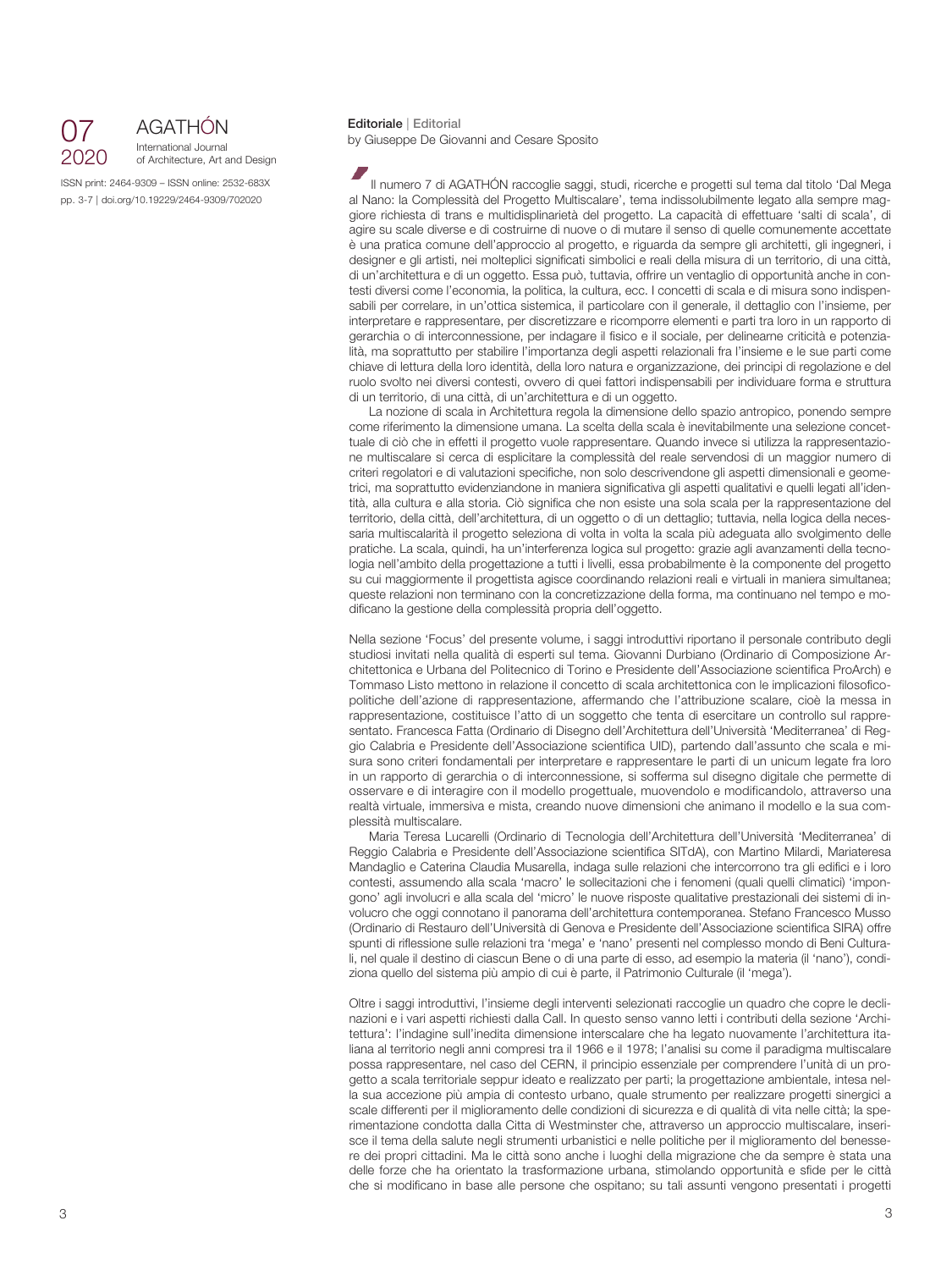## 07 2020

AGATHÓN International Journal of Architecture, Art and Design per gli spazi interculturali nel quartiere Albergheria di Palermo con lo scopo di integrare lo spazio urbano, quello architettonico e quello pubblico.

Altri contributi indagano le relazioni scalari tra città e forme per l'abitare, come soluzioni capaci di fronteggiare le molteplici criticità ambientali e sociali del pianeta, ripensando le convenzionali modalità dello stare insieme; in questa logica la Megaforma abitativa appare come un dispositivo contingente d'intervento che, in alternativa ad altre soluzioni, quali la casa individuale, i quartieri residenziali e l'edificio alto, può integrare e/o sostituire parti della città tradizionale. Anche gli edifici pubblici risentono della necessità di attivare nuove relazioni multiscalari; l'esperienza promossa dal Parque Escolar per l'adeguamento dell'edilizia scolastica in Portogallo attiva riflessioni sul dialogo fra le diverse scale attraverso punti di vista distinti (progettuale, educativo, sociale e impiantistico), ritenendo questa chiave di lettura una risposta paradigmatica e adeguata alla complessità dell'edilizia scolastica. A questa ultima esperienza si lega anche il progetto di recupero del Patrimonio Culturale, come quello per un Complesso Conventuale a Napoli, oggi in stato di abbandono, con la proposta di re-immetterlo nella dinamica viva della città attraverso un attento lavoro non solo sul manufatto ma anche sui suoi rapporti con il contesto urbano e paesaggistico di cui fa parte integrante.

L'approccio multiscalare non viene introdotto solamente nei contributi che riguardano la città o gli spazi dell'abitare, ma anche indagando sull'innovazione tecnologica legata alla progettazione e alla realizzazione di sistemi e subsistemi edilizi che, dalla micro alla macro-scala, permettono di raggiungere e superare gli obiettivi energetico-ambientali previsti dalle vigenti normative nazionali e internazionali. Altri studi affrontano poi tematiche specifiche sulla capacità del metodo multiscalare di gestire il progetto nel rapporto fra spazio e forma, approfondendo la relazione fra la scala del modello e il significato che essa assume nella restituzione tridimensionale, fra forma e struttura, attraverso un'ottimizzazione topologica con strumenti digitali, e fra materia e fruibilità in ambienti museali, attraverso processi percettivi amplificati da tecnologie che agiscono in maniera controllata alla micro-scala e a scala nanometrica dei materiali; rispetto al tema ambientale, per il settore delle costruzioni è poi da segnalare la ricerca sperimentale sulle bioplastiche innovative che, a partire dalla scala micro, risponde alle dinamiche biologiche evolutive proprie del progetto rigenerativo e di quello eco-tecnologico.

Concludono il volume i contributi nella sezione 'Design': il primo illustra una metodologia di progettazione multiscalare denominata Weighted Dynamic Networks, basata sui vincoli nodali, che consente di simulare e gestire l'evoluzione del progetto nel tempo; il secondo riporta un caso studio condotto con approccio sistemico e basato su metodi partecipativi e sull'utilizzo di prototipi come strumenti per valutare numerosi dati ai fini progettuali, utili a semplificare la complessità del progetto di un oggetto (come nel caso di un frigorifero); il terzo, attraverso l'integrazione multidisciplinare che sintetizza relazioni multiscalari, riporta una ricerca sulla rappresentazione di scenari esperienziali, nei quali si integrano in uno spazio fisico tecnologie ICT innovative e materiali di ultima generazione; il quarto sperimenta le possibilità d'innovazione che scaturiscono dalla strategia di un Design Territoriale, a partire dalla definizione delle peculiarità dell'ambiente naturale e antropizzato, in termini di creatività e di espressione estetica, e dall'utilizzo di nanotecnologie per facilitare un uso consapevole delle risorse (materiali di scarto locali e biopolimeri) in combinazione alle possibilità offerte dall'additive manufacturing.

In conclusione, i saggi e le ricerche pubblicati dimostrano che, se misurare usando la scala come strumento significa prendere possesso delle cose del mondo stabilendone le differenze, il fuori-misura può costituire la base per nuovi assunti teorici in cui l'infinitamente grande (il 'mega') e l'infinitamente piccolo (il 'nano') concorrono simultaneamente nella definizione di questioni centrali come la sostenibilità ambientale, sociale ed economica, la resilienza, il governo del territorio, la concezione dello spazio, l'estetica, l'uso, lo sviluppo di nuovi prodotti, servizi e materiali, ecc. L'approccio multiscalare può quindi essere considerato un importante strumento progettuale operativo che, in un'ottica sistemica, può favorire la proposizione di adeguate strategie d'azione e di pianificazione degli interventi sostenibili, sviluppando nuove metodiche, tecniche operative e metriche condivise, attraverso ragionate gerarchie di priorità necessarie a ottimizzare le scelte del progetto e a determinare credibili bilanci costi/benefici (soprattutto di natura ambientale).

AGATHÓN issue number 7 is a collection of essays, studies, research and projects on the subject entitled 'From Mega to Nano: the Complexity of a Multiscalar Project', inextricably linked to the everincreasing request of trans and multidisciplinarity of the project. The ability of 'change of scales', work on more different scales – multiscalarity – create new ones or change the meaning of the scales commonly accepted, it is common practice in the approach to the project and has always concerned architects, engineers, designers and artists for the multiple symbolic and real meanings of the size of a territory, a city, an architecture and an object. However, it can provide a range of opportunities even in different contexts such as economy, politics, culture, etc. The concepts of scale and size are fundamental to link, in a systemic point of view, the detail with the big picture, the detail with the group, to interpret and represent, to discretize and recompose elements and parts that stand in a hierarchy or interconnection relation, to investigate the physical and social, to outline critical issues and potential, but especially to establish the importance of relational aspects between the group and its component as a way to understand their identity, their nature and organization, their regulation rules and the role played in different contexts, namely the fundamental elements to identify the form and structure of a territory, a city, an architecture and an object.

The concept of scale in Architecture regulates the size of the anthropic space, always keeping human dimension as reference. The choice of the scale inevitably becomes a conceptual selection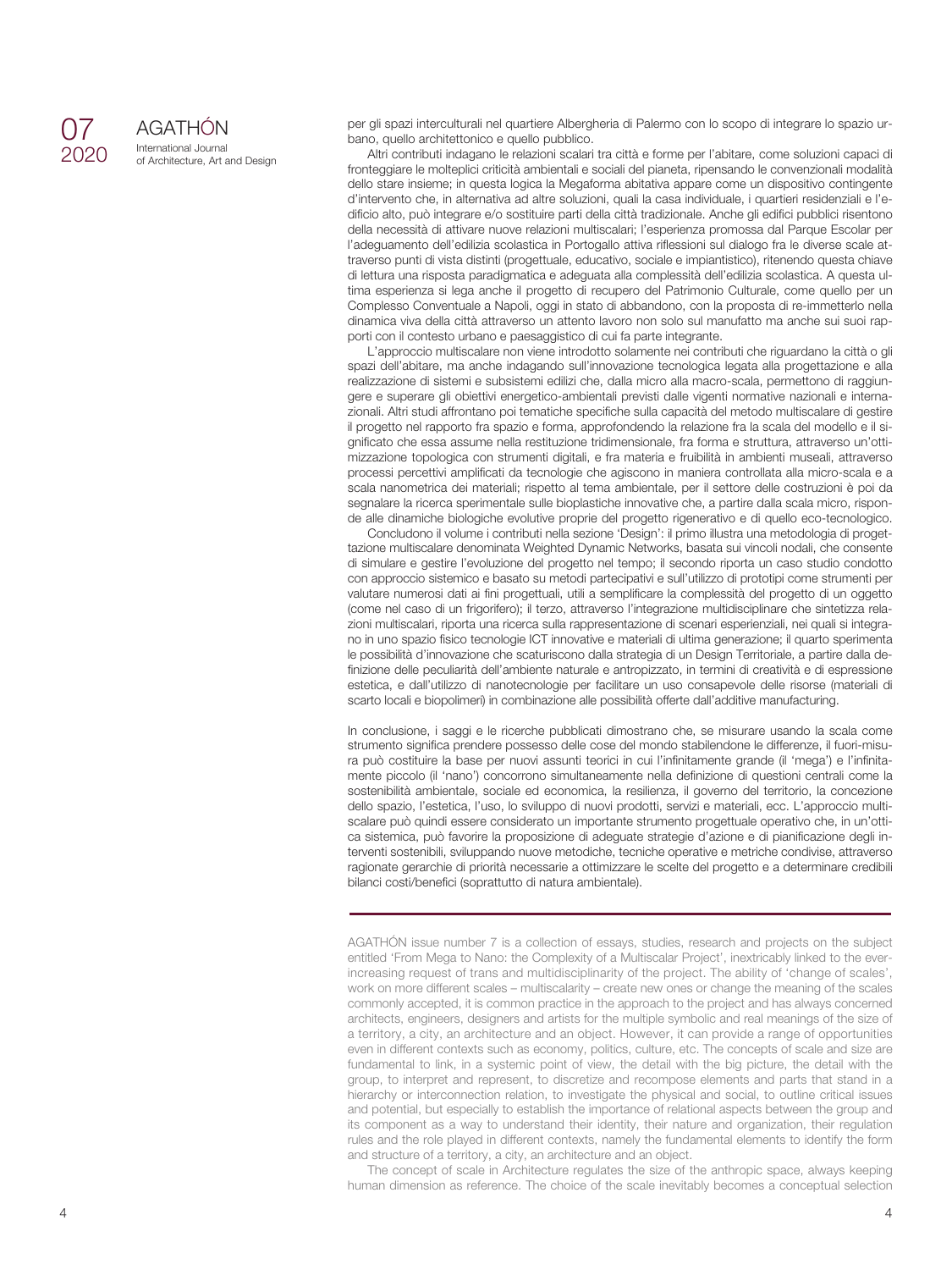## 07 2020

AGATHÓN International Journal of Architecture, Art and Design of what the project actually wants to represent. When using multiscalar representation, we try to show the complexity of reality, by using as many regulation criteria and specific evaluations as we can, not only by describing its size and geometric aspects but most of all by significantly highlighting its qualitative aspects and those related to identity, culture and history. This means that there is not just one scale to represent a territory, a city, architecture, an object or a detail; however, in terms of a necessary multiscalarity, the project chooses the most fitting scale to develop practices, on a caseby-case basis. Therefore, logically the scale influences the project: thanks to the progress of technology in the field of design at all levels, it is probably the component of the project on which the designer works the most, simultaneously coordinating real and virtual relations; these relations do not end when the form is created, but continue over time and modify the management of the object's complexity.

In the 'Focus' section of this issue, the introduction essays report the personal contribution of the invited scholars specialized on the subject. Giovanni Durbiano (Professor of Architecture and Urban Design at Politecnico di Torino, President of the ProArch scientific Society) and Tommaso Listo link the concept of architectural scale to the philosophical-political consequences of the representation action, stating that the scalar attribution, i.e. its representation, constitutes the action of someone trying to control the representations. Francesca Fatta (Professor of Architectural Design at the 'Mediterranean' University of Reggio Calabria and President of the IUD scientific Society) starts from stating that scale and measure are fundamental criteria for interpreting and representing the parts of a unicum linked together in a hierarchy or interconnection relation; she focuses on the digital drawing that makes it possible to observe and interact with the design model, by moving it and modifying it through an immersive and mixed virtual reality, creating new dimensions that animate the model and its multiscalar complexity.

Maria Teresa Lucarelli (Professor of Architectural Technology at the 'Mediterranean' University of Reggio Calabria and President of the SITdA scientific Society), together with Martino Milardi, Mariateresa Mandaglio and Caterina Claudia Musarella, investigates the link between buildings and their contexts, taking to the 'macro' scale the stresses that phenomena (such as climate) 'impose' on the envelopes and to the 'micro' scale the new qualitative performance responses of the envelope systems that currently characterize the contemporary architecture panorama. Stefano Francesco Musso (Professor of Restoration at the University of Genoa and President of the SIRA scientific Society) gives cause for reflection on the link between 'mega' and 'nano' present in the complex world of Cultural Heritage, in which the future of each Asset or part of it, for example its matter ('nano'), influences the future of its bigger system, the Cultural Heritage ('mega').

In addition to the introductory essays, the selected papers create a framework covering the subjects and the different aspects listed in the Call. The papers in the 'Architecture' section should be read in this sense: the investigation into the original interscalar dimension that once again linked the Italian architecture to the territory between 1966 and 1978; the analysis on how the multiscalar paradigm can represent – as in the case of CERN – the essential principle for understanding the ensemble of a project on a territorial scale although created and implemented for parts; environmental design, in its broadest sense of urban context, as a tool to create synergistic projects at different scales to improve the safety and quality of life conditions in cities; the experimentation carried out by the City of Westminster which, through a multiscalar approach, adds the subject of health care into urban planning tools and policies for improving the well-being of its citizens. Cities are also places of migration which has always been one of the forces that has driven urban transformation, stimulating opportunities and challenges for cities that change according to its inhabitants; on these premises, projects for intercultural spaces in the Albergheria district of Palermo are presented to integrate urban, architectural and public spaces.

Other papers investigate the scalar relations between cities and forms of living, as solutions capable of facing the multiple environmental and social problems of the planet, rethinking the conventional ways of togetherness; in this sense, the Megaform housing seems a temporary intervention tool which – as an alternative to other solutions, such as single houses, residential neighbourhoods and tall buildings – can integrate and/or replace parts of the traditional city. Public buildings are also affected by the need to activate new multiscalar relations; the experience promoted by Parque Escolar for the adaptation of school facilities in Portugal triggers reflections on the dialogue between the different scales through different points of view (design, educational, social and plant engineering), considering this interpretation as a paradigmatic and adequate response to the complexity of school construction. To this latest example is linked also the project of the Cultural Heritage recovery, such as that for a Conventual Complex in Naples, now abandoned, with the proposal to re-introduce it into the lively dynamic of the city through a careful work not only on the artefact but also on its relations with the urban and landscape context of which it is an integral part.

The multiscalar approach is not only debated in the papers that deal with the city or the living spaces, but also with the investigation on the technological innovation linked to design and creation of building systems and subsystems that from the micro to the macro scale allow to reach and exceed the energy-environmental targets foreseen by the current national and international regulations. Other studies address specific issues on the ability of the multiscalar method to manage the project on the relation between space and shape, further looking into the link between the scale of the model and its meaning in the three-dimensional rendering, between shape and structure, through a topology optimization made with digital tools, and between matter and usability in museum spaces, through perceptual processes amplified by technologies that act in a controlled way at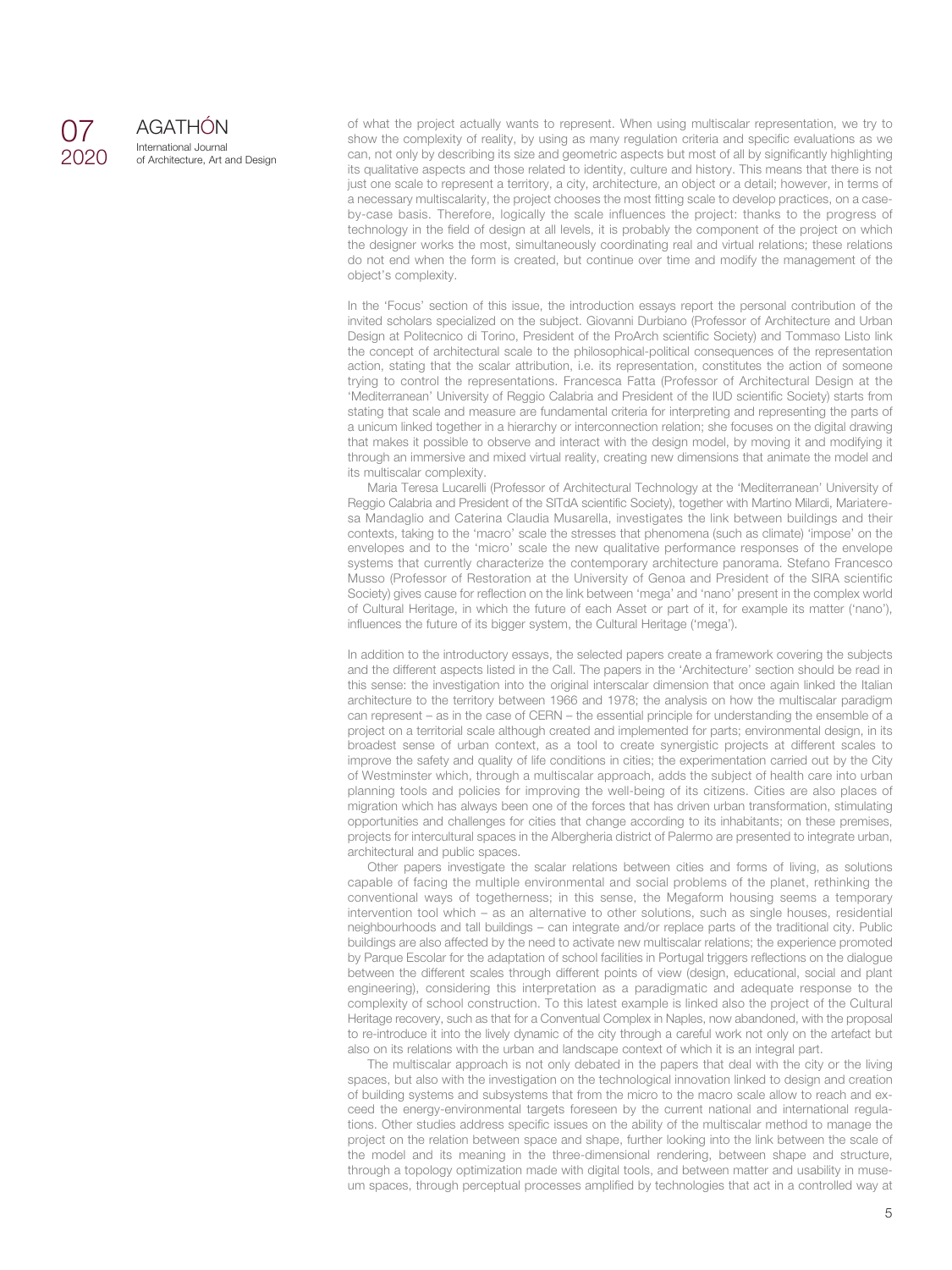

AGATHÓN International Journal of Architecture, Art and Design **the micro and nanometric scale of materials; about the environmental subject, for the building industry the experimental research on innovative bioplastics is worthy of note. Starting from the micro-scale it responds to the biological evolutionary dynamics of the regenerative and eco-technological project.**

**The volume concludes with the 'Design' section papers: the first illustrates a multiscalar design approach called Weighted Dynamic Networks, based on pins constraints, which allows to simulate and manage the evolution of the project over time; the second reports a case study carried out with a systemic approach based on inclusive methods and on the use of prototypes as tools for evaluating many data for design purposes, useful for simplifying the complexity of an object design (as in the case of a refrigerator); the third, through multidisciplinary integration that summarizes multiscalar relations, reports a research on the representation of experiential scenarios, in which innovative ICT technologies and next-generation materials are integrated; the fourth experiments the possibilities of innovation originating from a Territorial Design strategy, starting from describing the characteristics of the natural and man-made environment, in terms of creativity and aesthetic expression, and from the use of nanotechnologies to facilitate an informed use of resources (local waste materials and biopolymers) together with the possibilities given by additive manufacturing.**

**In conclusion, the essays and research published show that if measuring, using the scale as a tool, means understanding the things in the world by establishing some differences, therefore 'off-size' can be the basis for new theoretical assumptions in which both the infinitely large (mega) and the infinitely small (nano) contribute to defining crucial topics, such as environmental, social and economic sustainability, resilience, territory government, the idea of space, aesthetics, use, development of new products, services and materials, etc. Therefore, the multiscalar approach can be considered as an important design working tool that, in a systemic point of view, can foster the proposal of adequate strategies for action and planning of sustainable actions, developing new methods, working techniques and shared measurements, through well-considered hierarchies of priorities necessary to optimize the choices of the project and to determine the reliable cost/benefit balances (especially of environmental nature).**

# **FROM MEGA TO NANO THE COMPLEXITY OF A MULTISCALAR PROJECT**